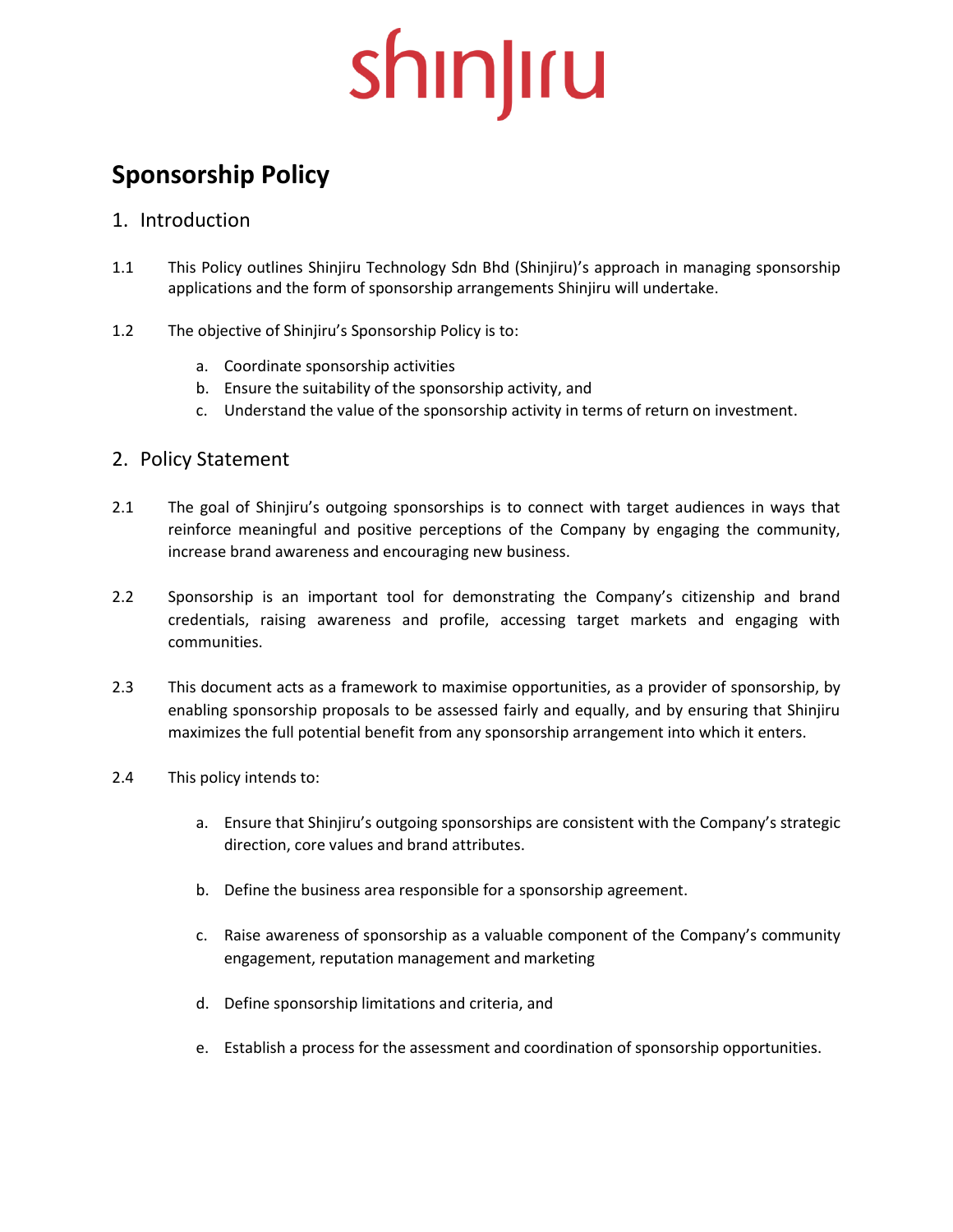### 3. Policy Content

#### 3.1 Types of sponsorship

- 3.1.1 Sponsorship may be in the form of in-kind or financial support, or a combination of both.
- 3.1.2 In-kind support may take the form of:
	- a. Promotional support, such as internal promotion of an event, use of the Company's promotional tools such as our website, social media platforms and email blast
	- b. Use of Shinjiru facilities (buildings, grounds, equipment) and intellectual expertise (personnel expertise), or
	- c. Supply of Shinjiru branded merchandise.
- 3.1.3 Financial support will take the form of a monetary amount for which the Company is invoiced.

### 4. Guidelines and Procedure

- 4.1 These guidelines and procedures are intended to both assist applicants applying for sponsorship and provide criteria for the Company in assessing these applications.
- 4.2 Guidelines
	- 4.2.1 Information relating to overall administrative and procedural requirements necessary for the implementation of the policy and procedure.
- 4.3 Sponsorship categories
	- 4.3.1 Shinjiru classifies sponsorship into two categories:
		- a. Corporate
		- b. Community Engagement.
- 4.4 Sponsorship criteria
	- 4.4.1 Sponsorships for all categories should possess the following common core criteria:
		- a. Consistent with the Company's brand attributes, strategic direction and core values
		- b. Provides mutually beneficial outcomes
		- c. Enhances the Company's reputation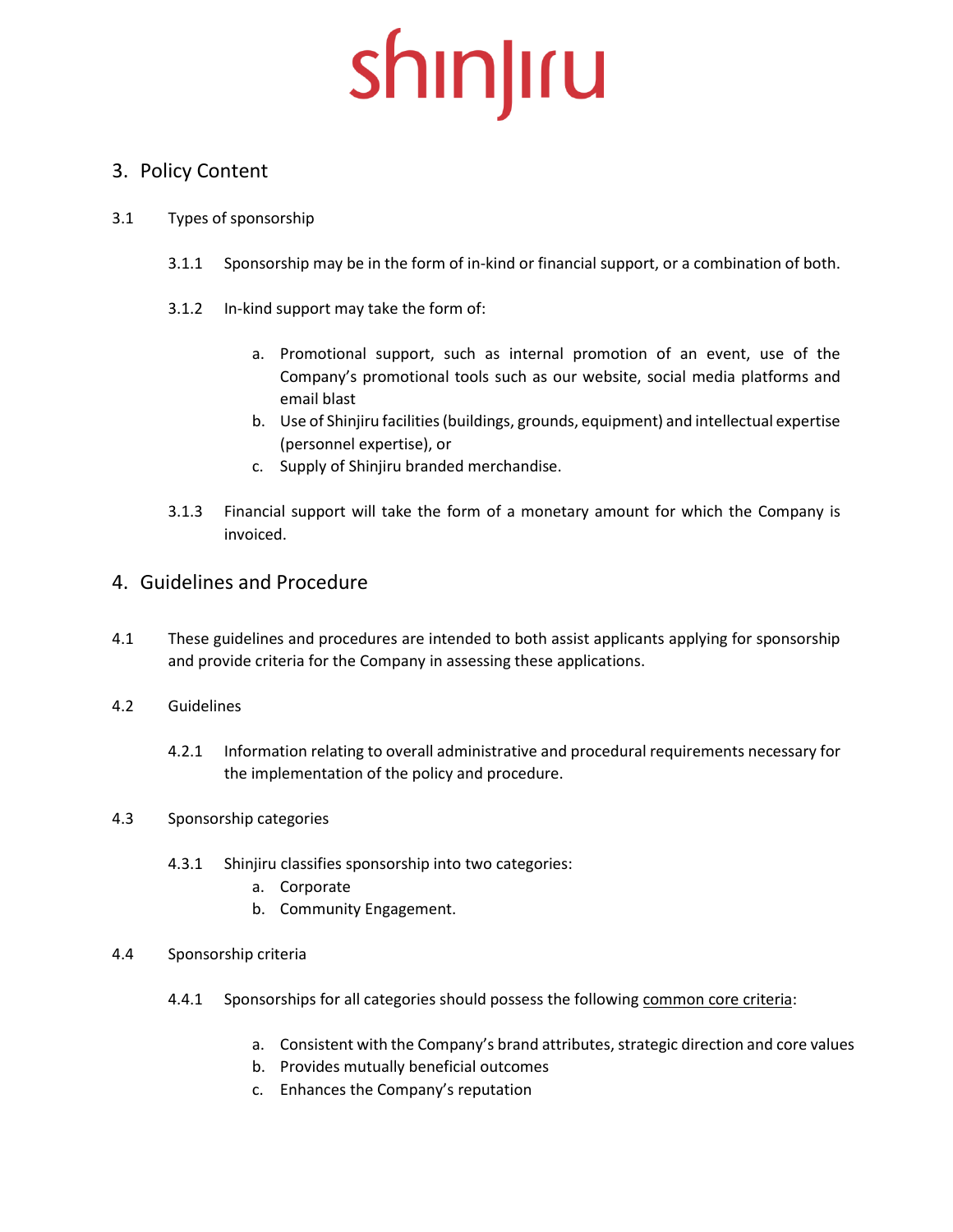- d. Promotional opportunities for the Company (internally and/or externally)
- e. Strengthens and supports brand awareness.

### 5. Corporate Sponsorship

- 5.1 Corporate sponsorship is defined as an opportunity to provide financial or in-kind support to an organisation or project that will enhance the Company's corporate reputation.
- 5.2 Approved corporate sponsorships will meet core, and the following additional criteria:
	- a. Beneficial to the Company as a whole
	- b. Relevant to regional, state, national or international audiences
	- c. Enhances the Company's profile and corporate citizenship credentials
	- d. Provides business opportunities.

#### 6. Community Engagement Sponsorship

- 6.1 Community engagement sponsorship is defined as opportunities for the Company to participate in or assist community organisations' initiatives.
- 6.2 Approved community engagement sponsorship will meet core, and the following additional criteria:
	- a. Provides direct benefit to the community
	- b. Creates opportunities for the Company to build relationships with community organisations and leaders
	- c. Preferably provides opportunities for staff and/or management participation
	- d. Demonstrates the Company's commitment towards good corporate citizenship
	- e. Provides business opportunities.
- 7. Grounds for Rejection
- 7.1 Shinjiru will NOT consider sponsorship of:
	- a. Proposals that do not reflect the Company's core values, strategic direction and brand attributes
	- b. Sponsorships that may be construed as racially prejudice or otherwise discriminatory
	- c. Sponsorships that may present a reputation risk
	- d. Any sponsorship which may be considered to be a conflict of interest for the Company.